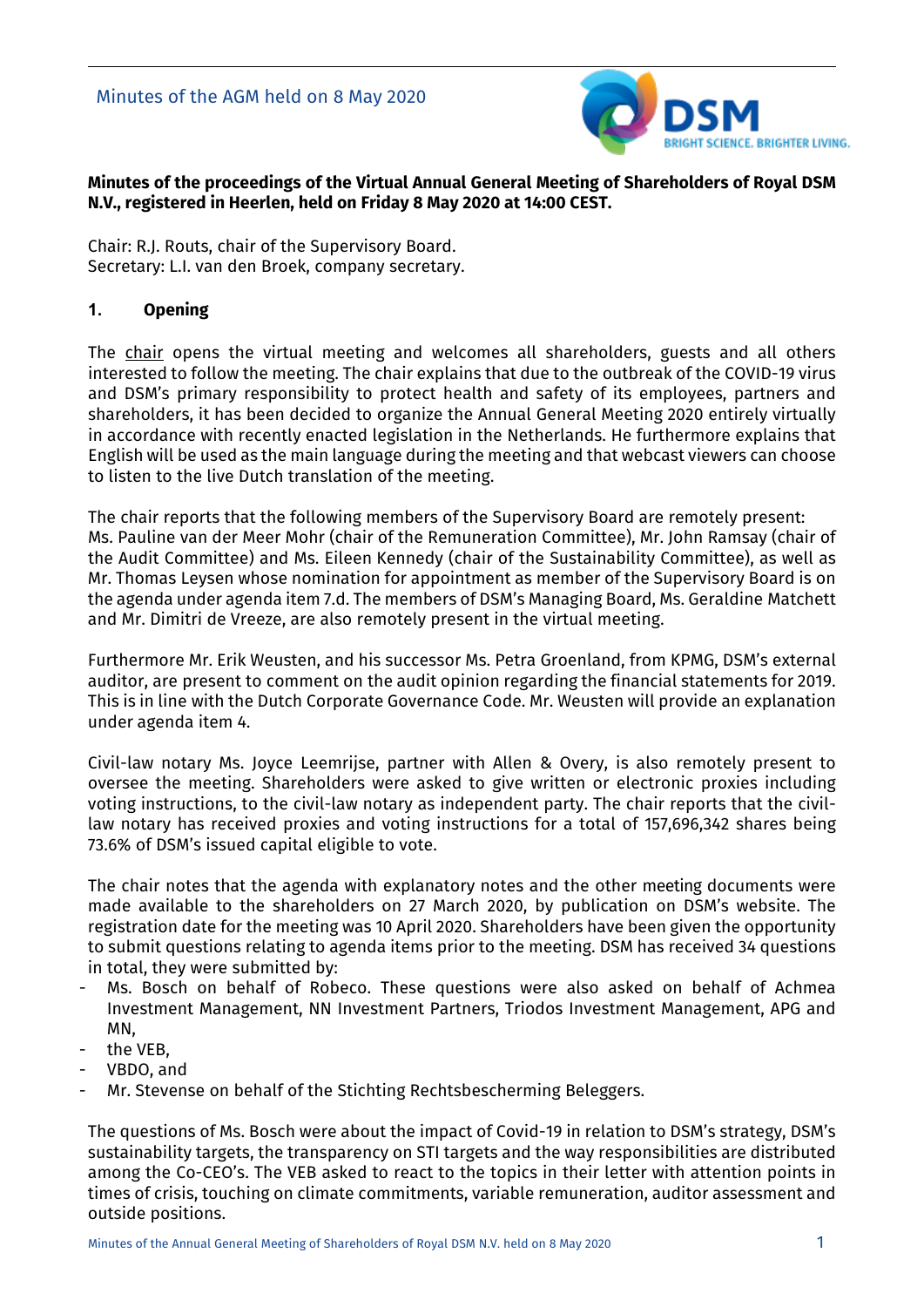

Furthermore the VEB submitted questions on topics such as, again, the impact of Covid-19, solutions selling through premixes in Nutrition, Early Life Nutrition, the partnership with Nenter, the acquisition of Glycom, the impact of the African Swine Fever, capital allocation and the Co-CEO model.

VBDO's questions were on climate related financial disclosures, the sustainability assessment of DSM's suppliers and gender pay parity. Finally Mr. Stevense's questions also touched on strategy, the Materials business, solutions selling through premixes, the Glycom acquisition as well as capital allocation in general, but also on Project Clean Cow and patent protection. Mr. Stevense has also asked that the SB members that are up for appointment or reappointment share their motivation, which they will do. A [complete overview of the questions and answers](https://www.dsm.com/content/dam/dsm/corporate/en_US/documents/annual-general-meeting-2020-questions-answers.pdf) was made available on DSM's website in the morning of Friday 8 May 2020. During the meeting, many of the questions will be discussed by the Co-CEOs in their presentations, including questions on the impact of COVID-19 on DSM and about DSM's business. Subsequently, the chair determines that the meeting has been convened and is held with due observance of all relevant statutory requirements and provisions of the Articles of Association and consequently that the meeting is authorized to adopt legally valid and binding resolutions.

The chair announces that for the sake of efficiency, all agenda items and related questions and answers will be discussed first. The voting results will be shown at the end of the meeting after agenda item 11, before closing the meeting.

The chair brings to memory that this is the last Annual General Meeting for Ms. Victoria Haynes as a member of DSM's Supervisory Board. He thanks Ms. Haynes for her critical contribution and her dedication and expertise on the Supervisory Board over the past 8 years.

The chair also thanks Mr. Feike Sijbesma who after having been DSM's CEO for 13 years stepped down as CEO of DSM on 15 February 2020. He refers to Mr. Sijbesma's visionary leadership to transform DSM into a healthy, high-performance, sustainable, innovative and science-based company. DSM transformed from a bulk chemicals company into a company which focuses on Nutrition, Health and Sustainable Living. Mr. Sijbesma has demonstrated that a company can deliver both financial and sustainability returns, while creating value and purpose for all stakeholders. Subsequently, a personal video message for the shareholders is shown followed by a short movie '*DSM through the Eyes of Feike Sijbesma*' in which Mr. Sijbesma shares the vision of DSM which guided him during his 13 year term as CEO. The message and the movie can be accessed on DSM's website, [via the webcast on the Annual General Meeting 2020 webpage.](https://www.dsm.com/corporate/about/corporate-governance/annual-general-meeting-2020.html)

The chair moves on to agenda item 2.

## **2. Annual Report for 2019 by the Managing Board**

The chair congratulates the new Co-CEO's and all the staff at DSM with the results achieved in 2019. He furthermore thanks them and the Executive Committee for leading and navigating DSM so well through the initial stages of the COVID-19 outbreak. The chair then gives the floor to Ms. Matchett and Mr. De Vreeze for an explanation of the Annual Report for 2019 by the Managing Board.

Mr. De Vreeze welcomes those present. He starts the Co-CEO presentation with thanking all people within DSM for their efforts in the COVID-19 crisis and continues with an overview of the content of the presentation which consists of (i) an overview of DSM's strategy, (ii) the 2019 highlights, (iii) the 2019 business progress and (iv) the Q1 2020 results.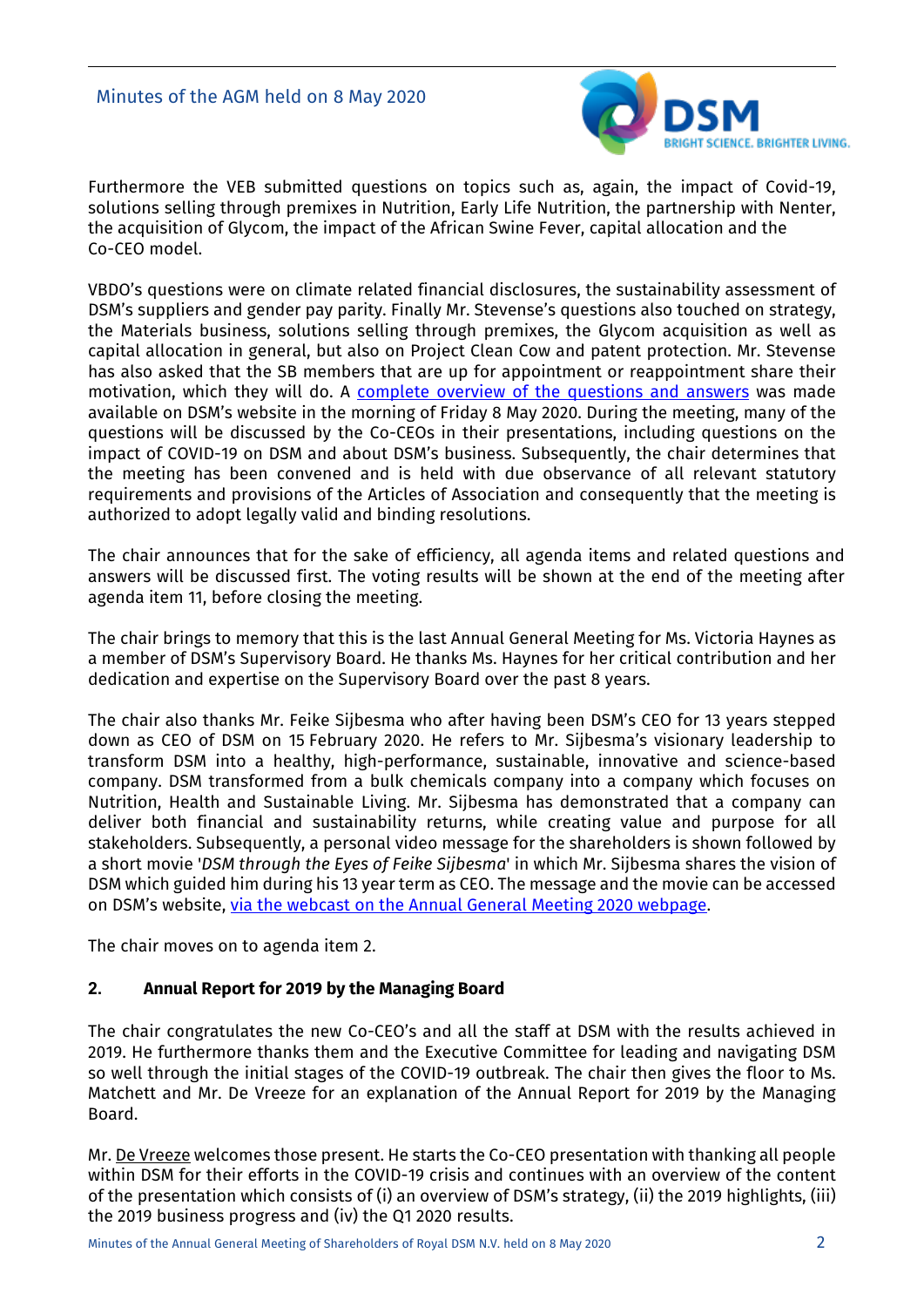

The Co-CEO presentation can be viewed on DSM's website, on the [Annual General Meeting 2020](https://www.dsm.com/corporate/about/corporate-governance/annual-general-meeting-2020.html)  [webpage.](https://www.dsm.com/corporate/about/corporate-governance/annual-general-meeting-2020.html)

Mr. De Vreeze explains DSM's strategy as a purpose-led, performance-driven company which focuses on three domains: Nutrition & Health, Climate & Energy and Resources & Circularity. These focus domains have been selected on the basis of DSM's key competences, linked to worldwide megatrends and Sustainable Development Goals developed by the United Nations. In these domains, DSM has established itself as a long-term, sustainable growth company. He continues that each of these three focus domains has links to one or two Sustainable Development Goals.. Mr. De Vreeze finalises the first part of the presentation with a list of the platforms which DSM supports to underpin its commitment to its responsibilities towards society, such as the World Economic Forum, the World Business Council for Sustainable Development (WBCSD) and the Carbon Pricing Leadership Coalition (CPLC).

Ms. Matchett continues the Co-CEO presentation with the financial highlights of 2019. Although DSM started the year with an outlook for mid-to-high single-digit Adj. EBITDA growth due to concerns around the macroeconomic environment, this outlook was increased and guided to high single-digit Adj. EBITDA growth during the year, in line with DSM's strategic ambitions. She explains that during the second half of 2018 and in 2019 DSM noticed a decline in economic activity worldwide. In addition, DSM's Animal Nutrition business was faced with the African swine fever crisis in Asia, which created further headwind throughout the year. Despite this, DSM delivered a record year compared to the underlying business in 2018 with Net Sales up 2%, Adj. EBITDA up 10% (including 3% from IFRS) and Adj. Net Profit up 8%. She concludes that DSM improved its cash generating position shown as Adj. Net Operating Free Cash Flow with 47% versus the underlying business in 2018.

She continues with a slide which benchmarks the financial performance over 2016-2019 against DSM's ambitions. This shows that the performance over the last year is not a one-time occurrence but is consistent with the trend in previous years. For the Nutrition business, the aim is to have an organic growth above the market growth of 2-3% and DSM has been delivering 5% organic growth on average per year over that period. In the Materials business, DSM has the ambition of a volume growth of 2-3% against which DSM delivered an increase of 2% on average per year over the period, despite the adverse market conditions. DSM has an ambition to deliver a high singledigit annual Adj. EBITDA growth whilst it delivered 11% on average per year over the last four years. Finally, Ms. Matchett points out that it is the ambition to improve the Return on Capital Employed (ROCE) by 100 basis points annually whilst DSM actually delivered an increase of 120 basis points on average per year over the last four years.

Ms. Matchett then highlights the main Key Performance Indicators (KPIs) used to track the performance in the areas of People and Planet over 2019. She starts with the Planet ambitions. DSM's ambition is to reduce greenhouse gas emissions with 30% by 2030; currently the greenhouse gas emissions have been reduced with 17% versus the 2016 baseline. Recently DSM announced its ambition to have net zero greenhouse gas emissions by 2050. She explains that energy efficiency has improved by 2.3% in 2019 while the ambition is to improve at least 1% year-on-year. DSM has already met its ambition to have 50% of its electricity needs come from renewable sources. Therefore, this target has been increased with the aim that 75% of the electricity needs will come from renewable sources by 2030. Ms. Matchett continues with DSM's People ambitions. Engagement at DSM remains solid; in 2019, 74% of the DSM employees have indicated that they are engaged. Due to substantial actions undertaken within DSM globally, the Safety Frequency Recordable Index has decreased to 0.28. Safety remains an important topic and DSM continues its journey to improve on safety. In relation to diversity, she highlights that currently female executives represent 20% of DSM's executive population. The last item on the slide is Brighter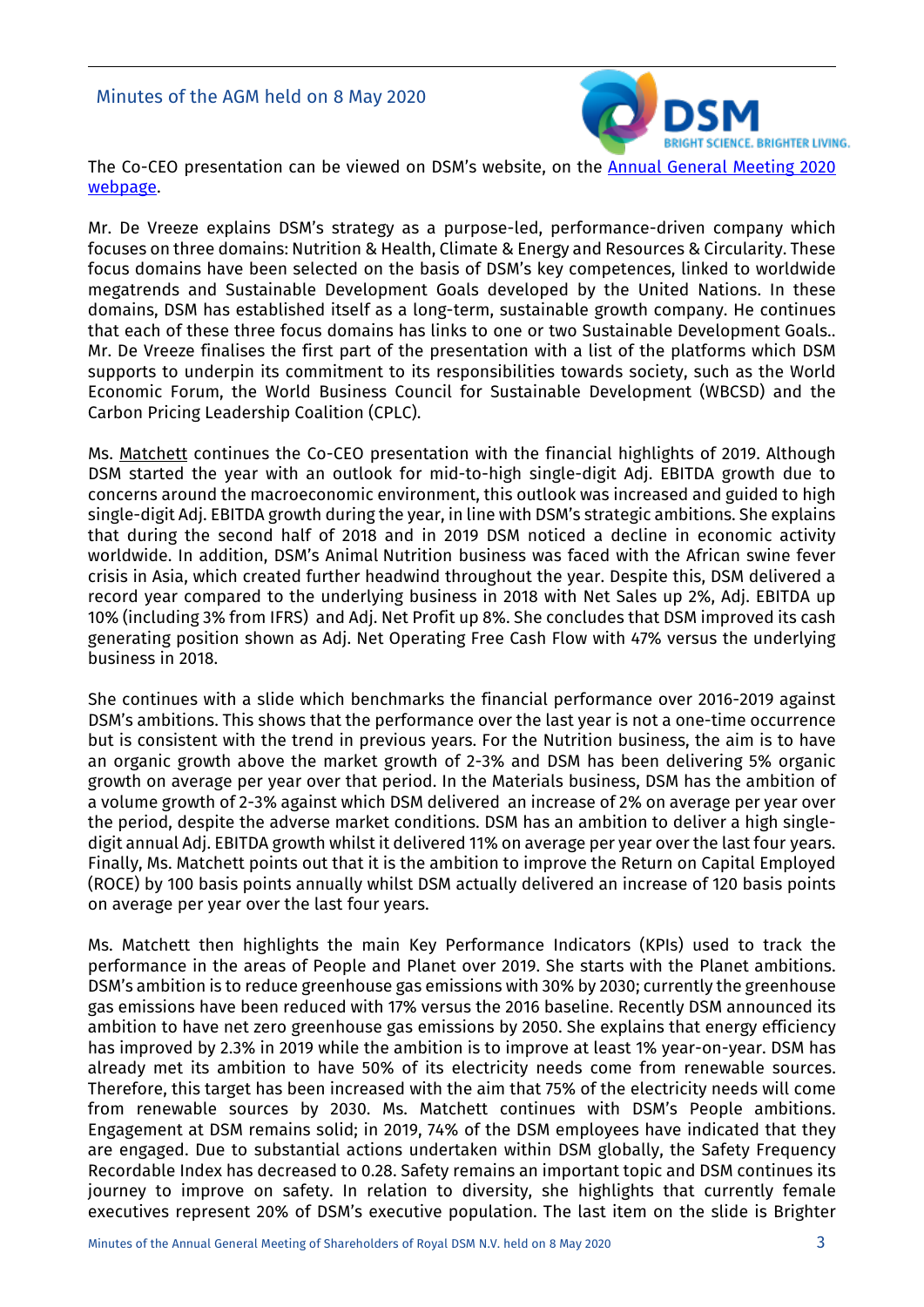

Living Solutions, which are products that have significantly less environmental impact or significantly benefit society compared with similar products from competitors.

In line with the ambition, 63% of the sales are generated by Brighter Living Solutions. The target is to increase this figure to over 65% by 2021.

Ms. Matchett proceeds with DSM's efforts in relation to sustainability, innovation and being a good employer which are recognized by organizations from around the world, as shown by the awards which DSM received in 2019. Furthermore, an increasing number of investors with a strong ESG focus is following the company and DSM is listed high in ESG rankings, for example by Sustainalytics and with MSCI. Such rankings are important as it makes DSM one of the highest-rated ESG stocks. Ms. Matchett continues that DSM is and will remain a front-runner in relation to climate change measures. In the Annual Report, the number of disclosures in line with the Task Force on Climate-related Financial Disclosures (TCFD) requirements has increased. Furthermore, DSM's climate change strategy received one of the highest ratings from CDP<sup>[1](#page-3-0)</sup>, an A-minus rating.

Ms. Matchett concludes this part of the presentation showing that sustainability has translated into shareholder value. Using two graphs, she shows the development of DSM's share price (which reached an all-time high in 2019) and its outperformance of the AEX-index and the Dow Jones Chemicals-Index, as well as the increase of DSM's dividends since 2007. Dividends are in line with the company's policy of having stable or preferably rising dividends. Ms. Matchett hands over to Mr. De Vreeze for the highlights of the business in 2019.

Mr. De Vreeze starts with a review of the Nutrition business which overall has done well in 2019 with 5% sales growth versus the underlying business in 2018. DSM realized an Adj. EBITDA growth of 12% (including 3% from IRFS) against the underlying business in 2018. He continues with the a review of the various businesses within Nutrition.

Animal Nutrition & Health had a good year with a total sales growth of 5% (of which 4% organically) versus the underlying business in 2018, despite the negative impact of the African swine fever. This shows the resilience of DSM's global, integrated and diversified business model. He explains that in 2019 DSM finalized the creation of its joint venture with Nenter for the production of vitamin E. In order to upgrade the process technology and safety measures within the facility acquired by the joint venture, production was stopped upon completion of the acquisition. He furthermore elaborates on the developments of two important innovations, Veramaris and Clean Cow. Veramaris has started commercial production of algae based omega-3 for fish-feed in a production facility in Blair, Nebraska (USA). Furthermore, DSM has filed for EU registration of its methane-reducing feed additive, Clean Cow; response on the filing is currently pending.

Mr. De Vreeze continues with the business highlights of Human Nutrition & Health against the background of the information in the presentation slides. Human Nutrition delivered a 3% sales growth (of which -1% organically) versus the underlying business in 2018. Human Nutrition has shown significant growth in medical nutrition, pharma and dietary supplements. During 2019, in the area of Personalized Nutrition, DSM acquired AVA, a Boston (US) based personalized nutrition platform that provides nutrition and coaching recommendations across a wide range of health and wellness segments. This acquisition is important as DSM expects to see a trend from generic nutrition into personalized nutrition in the future.

<span id="page-3-0"></span>Minutes of the Annual General Meeting of Shareholders of Royal DSM N.V. held on 8 May 2020 4 <sup>1</sup> CDP is an international non-profit organization that focuses investors, companies and cities on taking action to build a truly sustainable economy by measuring and understanding their environmental impact.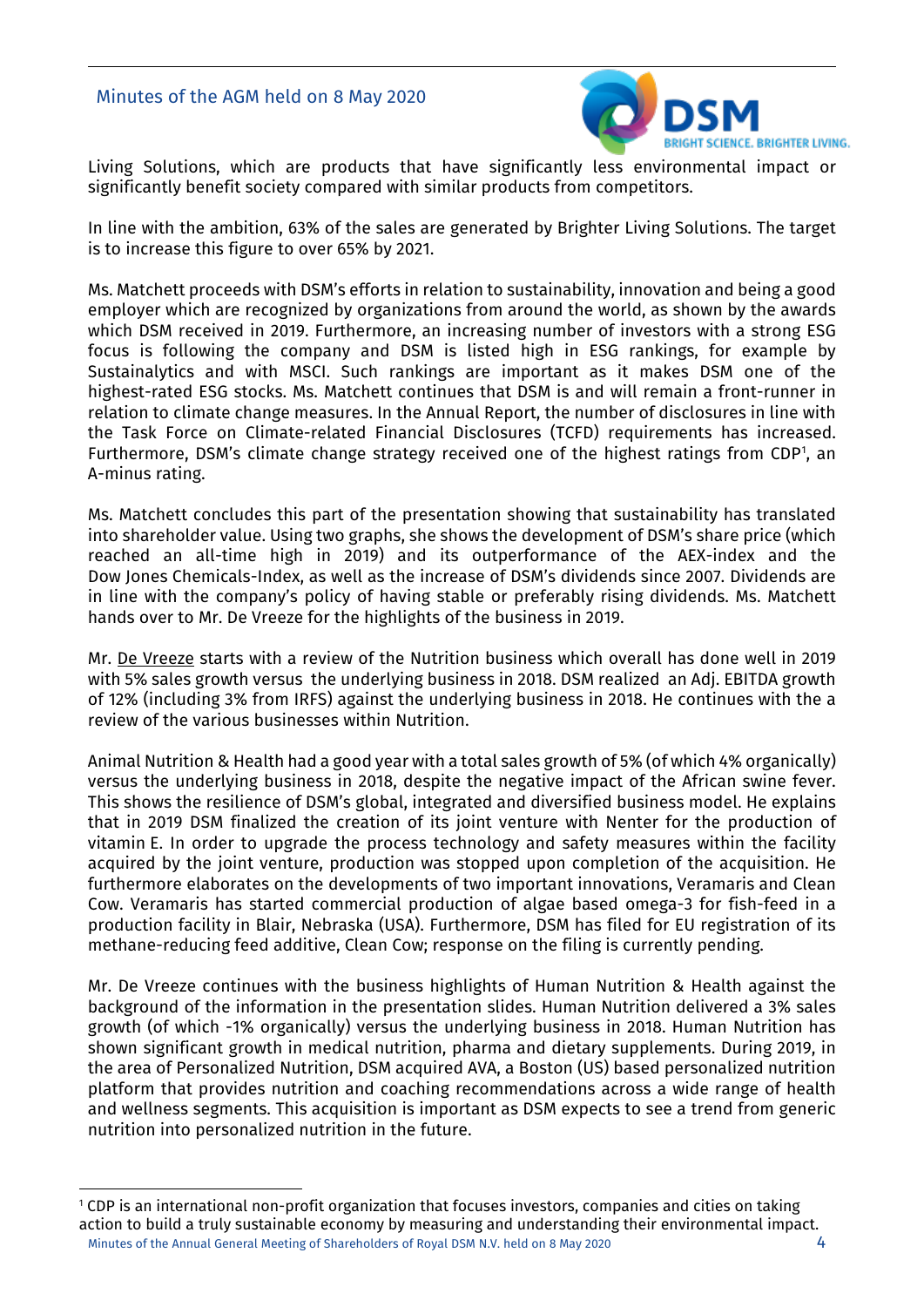

He finalizes the business highlights of Nutrition with Other Nutrition, which includes Food Specialties (including Hydrocolloids) and Personal Care & Aroma Ingredients.

These businesses have performed very well in 2019, with Food Specialties sales growth of 17% (of which 4% organically) and Personal Care sales growth of 11% (of which 9% organically). In 2019, the share in Andre Pectin (part of DSM's Hydrocolloids activities) was increased to 75% and Royal CSK was acquired. Royal CSK is known for its cheese cultures. Furthermore, Avansya, the 50/50 JV with Cargill, started commercial production of its fermentative Stevia in Blair, Nebraska (USA). This production will be scaled up and commercial products are being introduced in the market for customer testing in 2020. In relation to Personal Care, all product lines have delivered good abovemarket growth.

Mr. De Vreeze proceeds with the business highlights of Materials, which was confronted with weak macro-economic conditions in China and in some of its end-markets. Consequently, the sales of Materials decreased with 6% (with an 8% decrease organically), predominantly within Engineering Materials and to a lesser extent within Resins & Functional Materials. While sales have been under pressure, Adj. EBITDA decreased with only 1%, this shows the relative earnings resilience of DSM's specialty portfolio in weak economic conditions. Adj. EBITDA margin has increased from 17.6% in 2018 to 18.5%, which is within the range of the strategic ambitions for the period 2019-2021 (18- 20%).

He continues with the different businesses within Materials. Engineering Plastics (which was renamed into Engineering Materials as of 1 January 2020) is the biggest business group within Materials and reported a minus 10% organic growth in 2019. Engineering Plastics has been affected by difficult business conditions, especially in China and in some of its end markets such as the automotive industry. Resins & Functional Materials reported a minus 6% organic growth in 2019 predominantly due to a lower demand in building and construction. He explained that Resins & Functional Materials is a key player in the market for specialty coatings for glass fiber optic cables for 4G and 5G networks. As 4G network investments started to fade out in anticipation of the upcoming infrastructure investments for 5G networks, this let to temporarily lower sales. He completes the business highlights of Materials with the Dyneema business (which was renamed into Protective Materials as of 1 January 2020) which reported a minus 4% organic growth in 2019. The focus on strong growth in the high-margin personal protection business resulted in lower volumes in other segments. The shift had a strong positive effect on the margins. New production capacity was started up by the end of the year, which will allow the business to continue its growth.

Mr. De Vreeze hands back to Ms. Matchett for the 2020 Q1 Highlights. Ms. Matchett starts explaining the measures undertaken by DSM in relation to the COVID-19 crisis. DSM is taking health, safety and well-being of its employees and partners very seriously. She explains that as DSM has over 5,000 employees in China the Managing Board was aware at an early stage that this crisis could be serious for DSM and this allowed DSM to take all necessary actions timely. She furthermore explains that - despite various restrictions in the supply chains and other difficulties - DSM's production sites have been able to stay open and continue to produce DSM products and solutions which by most governments are indicated as vital and essential. DSM employees who can work remotely, have been asked to work from home, and by means of assistance programs DSM is taking care of its employees' physical and mental health and supports the sudden transition during these unusual times.

Ms. Matchett continues with the 2020 Q1 Highlights. Given the COVID-19 circumstances, DSM had a solid quarter as sales and Adj. EBITDA were stable. She observed an acceleration in demand for some of DSM's Nutrition products by the end of the quarter, due to the COVID-19 challenges.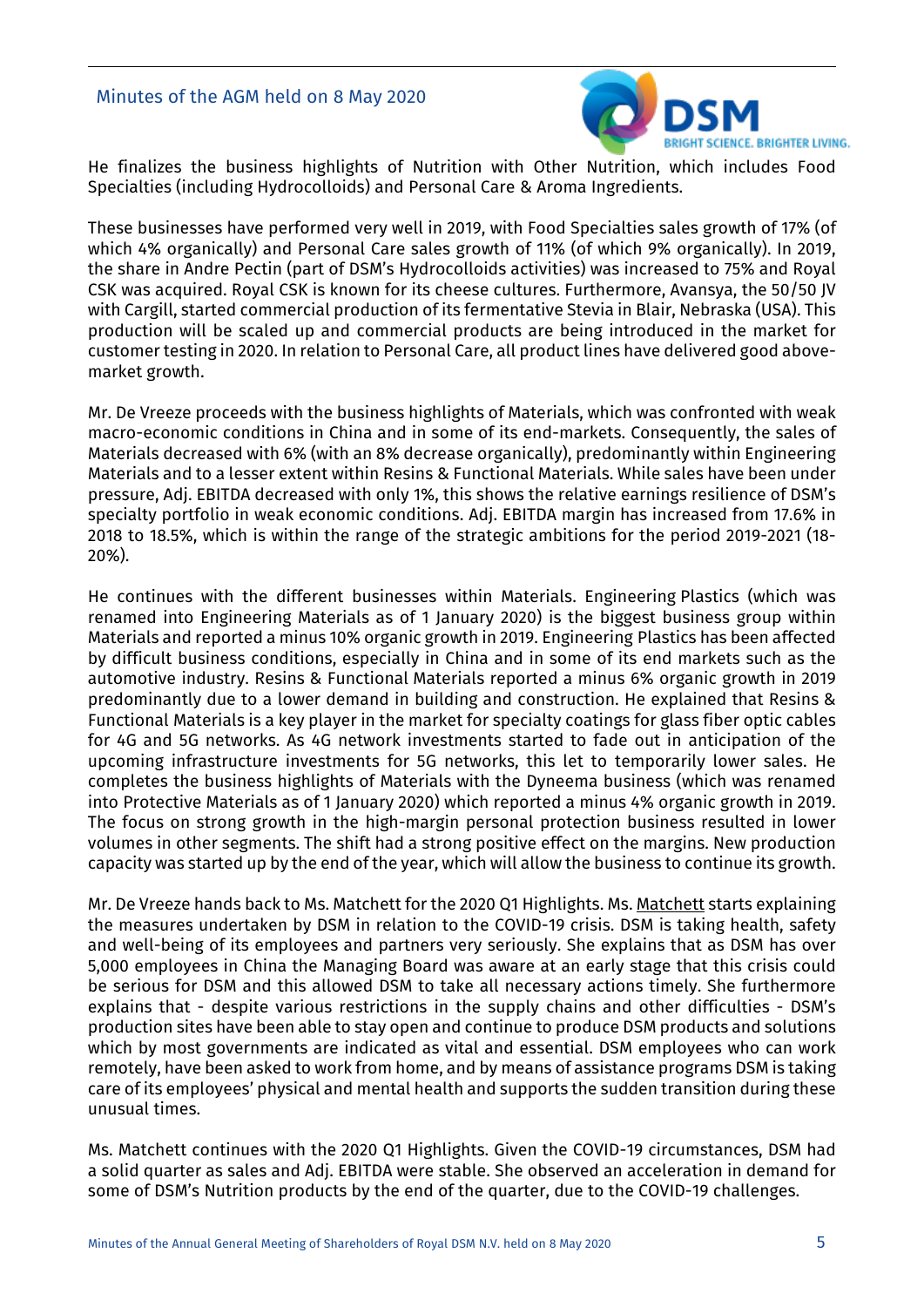

The Nutrition business has delivered 4% sales growth (of which 2% organically) and the Adj. EBITDA increased with 3%, with strong sales growth in Animal Nutrition in the quarter and a strong

sales momentum for Human Nutrition into Q2. The Materials business was faced with the opposite situation at the end of Q1; due to lockdowns in many countries, customers closed their production sites and as a result the sales of the Materials business decreased with volumes down 6% and Adj. EBITDA down 7%. Some further difficult times are expected for Q2.

DSM's Adj. Net Profit increased with 8% during Q1. The Adjusted Net Operating Free Cash Flow was up 152% in the quarter. Ms. Matchett closes this section with an outlook for 2020. DSM expects that Nutrition can deliver at least a mid-single digit EBITDA growth in 2020, but given current limited visibility in Materials, it feels prudent not to express an overall earnings outlook for DSM at this time.

Ms. Matchett continues that DSM has acquired Glycom, the world's leading and the world's only fully integrated supplier of Human Milk Oligosaccharides (HMO) . HMO help the development of intestinal flora of babies, enables a better immune system and also supports cognitive development. The acquisition will strengthen DSM's unique portfolio further for early life nutrition. Some questions were received on the valuation of Glycom and the relationships with one of its key customers, Nestlé. The answers to these questions have been placed on DSM's website. Glycom was valued at about 15 times EV/EBITDA based on the expected EBITDA for 2021. Although it might be somewhat unusual to quantify the valuation on a 2021 earnings profile, this makes sense as Glycom has been working very closely with Nestlé in the development of the product and there are contracts in place which give DSM confidence that the company will be reaching the relevant growth.

Ms. Matchett closes the Co-CEO presentation with some examples of the actions undertaken by DSM in taking its responsibilities towards society to help ease the impact of COVID-19. DSM donates materials and R&D that goes with these materials. DSM for example provides immune-optimizing vitamins and probiotics to frontline healthcare workers and local communities worldwide, produces disinfectant for healthcare institutions in the Netherlands, and as part of an international consortium DSM helps the sourcing and production of FFP2 face masks for health care workers, and through prototyping with 3D testing and special materials, DSM helps with the production of 2.8 million nose swabs. She concludes with a word of thanks to all DSM colleagues for their dedication and resilience during these unusual times and to the Supervisory Board and the shareholders for their support and trust.

The chair thanks the two Co-CEOs for their presentation and continues with agenda item 3.

## **3. Remuneration Report 2019**

The chair gives the floor to Ms. Van der Meer Mohr, chair of the Supervisory Board's Remuneration Committee, for a brief explanation of the Remuneration Report 2019 as included in the Annual Report.

Ms. Van der Meer Mohr states that remuneration of the Managing Board and Supervisory Board in 2019 was carried out in accordance with the remuneration policies as established in accordance with the EU Shareholder Rights Directive as converted into Dutch law and as approved by the Annual General Meeting in 2019.

She reports that the base salary of the members of the Managing Board was adjusted by 2.2%, in line with the salary developments of the labour market peer group and the average salary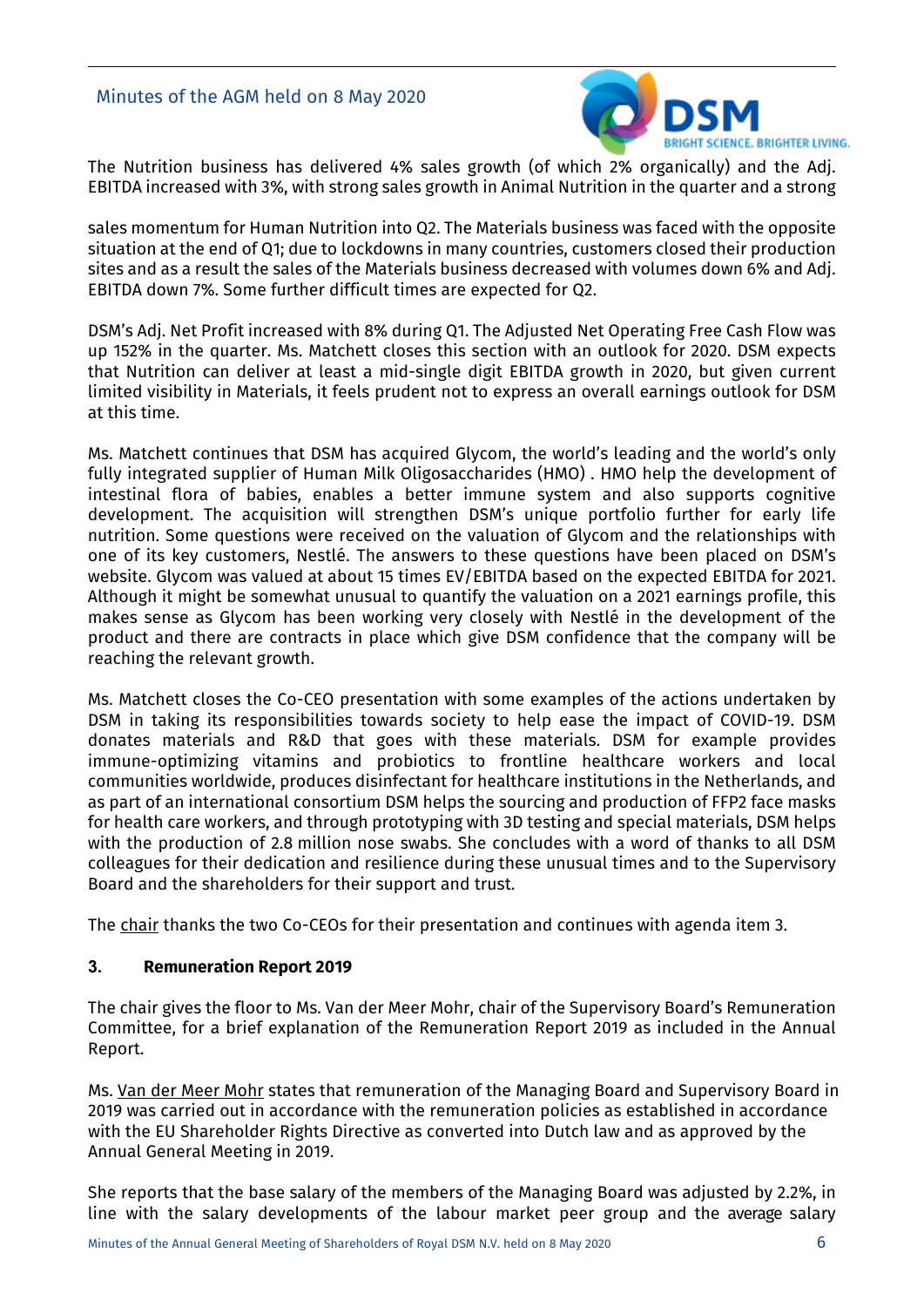

adjustments for DSM executives in the Netherlands. DSM's strong performance is reflected in the incentive programs.

With regard to the long-term incentives (LTI), the long-term performance targets relating to the Performance Share Units (PSUs) conditionally granted in 2016 were all overachieved and the PSUs all definitively vested in 2019. With an average achievement of 54%, the overall achievement in respect of the short-term incentives (STI) established for 2019 was slightly above target, which underpins DSM's principle to set challenging yet achievable targets.

All members of the Managing Board have converted the maximum 50% of their gross STI for 2019 into shares that will be kept for a longer term, thus expressing their confidence in the company's strategy, aligning the long-term interests of the shareholders and the members of the Managing Board. At the end of 2019, all members of the Managing Board met the minimum shareholding requirements. Ms. Van der Meer Mohr also reports that the pay ratio between the CEO and the average global employee in the company of 41:1 is virtually unchanged compared to 2018. In accordance with the regulatory and governance framework, the remuneration of the members of the Supervisory Board consisted of fixed items only. Ms. Van der Meer Mohr refers to the Annual Report for more information.

Ms. Van der Meer Mohr continues that the general meeting has the opportunity to cast an advisory vote on the Remuneration Report 2019 for both the Managing Board and the Supervisory Board. She explains that the Remuneration Report 2019 is the first Remuneration Report based on the EU Shareholder Rights Directive as converted into Dutch legislation. The Remuneration Report 2019 has been prepared with the guiding principle of further simplifying the report where possible and maintaining and where possible strengthening its transparency. As DSM's reporting practice already largely complied with these principles, the Remuneration Report 2019 does not contain significant changes compared to previous years.

She furthermore explains that DSM remains as transparent as possible on the realization of the performance targets underlying the incentive program, without disclosing business-sensitive information. This is in the interest of all stakeholders and in conformity with DSM's regulatory framework. DSM has introduced five categories of target realization to further enhance transparency. A new item is the five-year overview of the development of company performance (expressed by key performance indicators) and the remuneration of the Managing Board; this overview is intended to further clarify the level of correlation between pay and performance. She furthermore explains the difficulties in establishing the pay ratio with regard to average employee remuneration due to distorting factors such as exchange rates, M&A activities and restructurings. The Remuneration Committee concluded that the remuneration of the Managing Board and the performance of DSM are well aligned.

Ms. Van der Meer Mohr concludes that the reporting on the Supervisory Board remuneration has also been aligned with the new regulatory framework, and that in performing its tasks and responsibilities, the Remuneration Committee will continue to work in the tradition of applying best practices in corporate governance.

# **4. Financial Statements for 2019**

The chair reports that the financial statements for 2019 are submitted to the General Meeting for adoption. The financial statements for 2019 were approved by the Supervisory Board on 26 February 2020. The financial statements for 2019 were audited by the auditor, whose opinion is included on pages 236 through 240 of the Annual Report.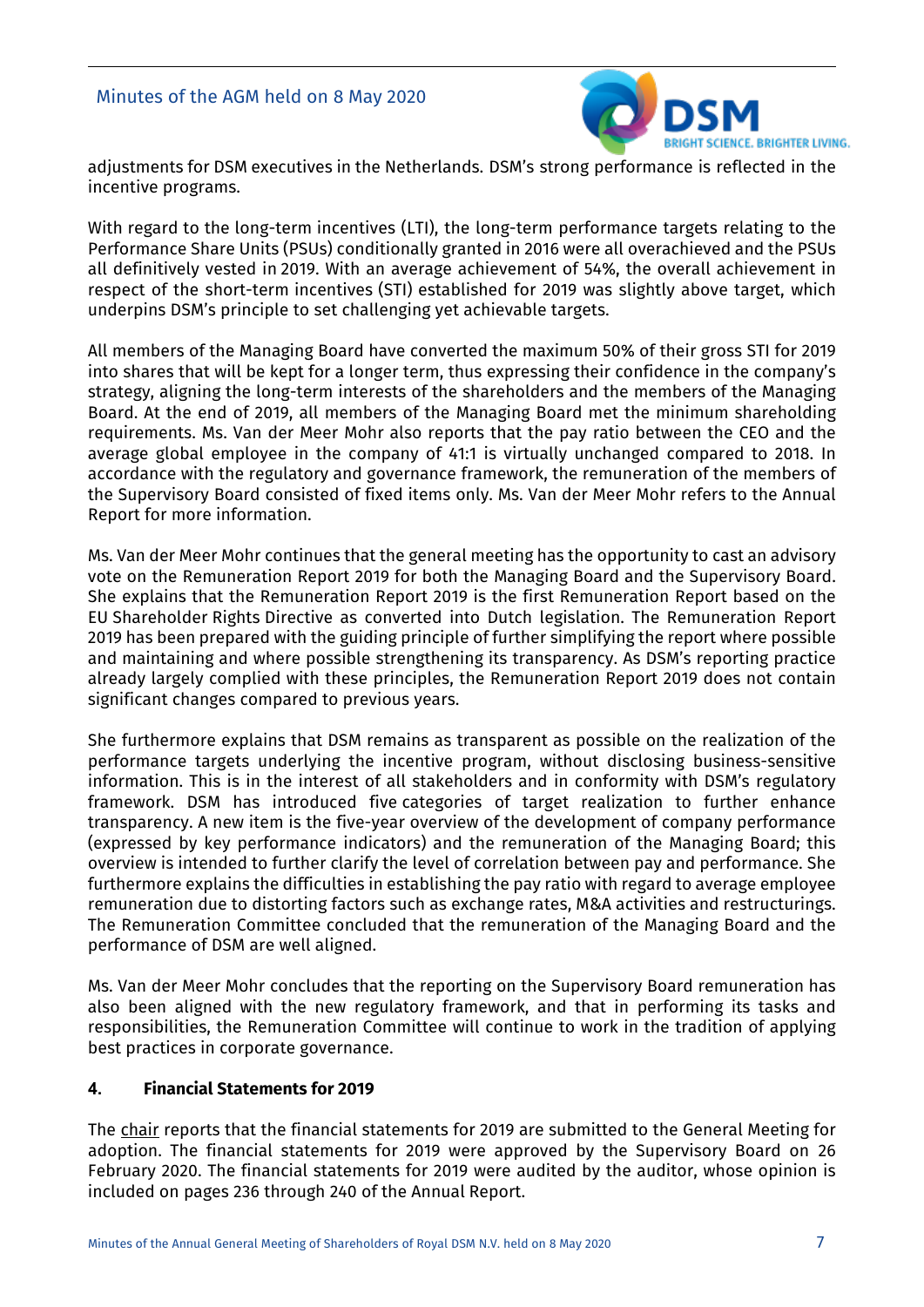#### Minutes of the AGM held on 8 May 2020



Mr. Weusten provides an explanation of the auditing work and the audit opinion from KPMG. Mr. Weusten indicates that KPMG has audited the separate and consolidated financial statements of DSM. KPMG has also performed work with regard to DSM's sustainability report and issued a reasonable assurance report with regard thereto. He explains that the audit resulted in the audit opinion as a final product and that an unqualified opinion was issued. Mr. Weusten explains that this means that the financial statements provide a true and fair view in line with IFRS and Title 9 of Book 2 of the Dutch Civil Code. KPMG furthermore assessed that the Annual Report and other information included is consistent with the financial statements and does not contain any material misstatements.

Mr. Weusten explains that a number of elements are important in the context of the audits performed by KPMG. First, KPMG prepared a risk assessment during the audit focused on areas where the risk of misstatements is the highest. Second, materiality is important when determining the nature, scale and depth of the auditing work. For DSM, the materiality threshold of the financial statements for 2019 was set at €45 million. KPMG reports errors exceeding €2 million to the Managing Board and the Supervisory Board. Third, from an efficiency perspective KPMG chooses which activities are performed centrally or locally. In particular, the audit procedures relating to goodwill, acquisitions, tax, legal proceedings and non-recurring items were performed centrally as much as possible. The scoping of the local DSM entities to be audited was based on the size and risk profile of these entities. In 2019, this resulted in the audit covering 73% of total net sales and 76% of DSM's total assets, which is in line with the coverage for 2018. The remaining 27% of the total net sales and 24% of the total assets consisted of a number of smaller entities; KPMG has performed analytical procedures to validate that there are no risks of material misstatements within these entities.

Foreign auditors performed reporting procedures for the review of the consolidated financial statements work in accordance with instructions from and under supervision by KPMG in the Netherlands. Key foreign auditors and key DSM entities were visited by KPMG's central team. In 2019 visits were made in the United States, Switzerland, China, the United Kingdom and the shared service centre in India. For complex audit areas KPMG engaged specialists, for example in the field of valuations, IT, tax, pensions and forensic specialists.

KPMG audited DSM throughout the year and periodically discussed its findings with the Managing Board and the Audit Committee. KPMG attended all the Audit Committee meetings and one meeting of the Supervisory Board. The key audit observations have been included in KPMG's management letter and audit report, and the key audit matters were communicated to the Managing Board and the Supervisory Board. The key audit matters have also been included in the audit opinion, given their financial impact on the financial statements and the complexity and judgement required. Mr. Weusten continues that as described in KPMG's audit opinion, KPMG considers the management's key assumptions and estimates to be within the acceptable range. Similar to last year, the valuation of goodwill has been a key matter in the audit. The accounting for acquisitions has been included as a new key matter this year as the total number of acquisitions in 2019 has been significant for the financial statements. Finally, DSM Sinochem Pharmaceuticals has not been not included as a key audit matter in 2019 anymore due to the one-off nature of the divestment.

Mr. Weusten concludes that in line with Dutch auditor independence rules which prescribe that an external auditor of a listed company can only have a maximum term of five years, 2019 was his last year as external auditor of DSM. Ms. Petra Groenland will be his successor. Ms. Petra Groenland introduces herself and explains that she will be KPMG Netherlands' partner, who will take over the role of lead external auditor for DSM from Erik Weusten as of financial year 2020.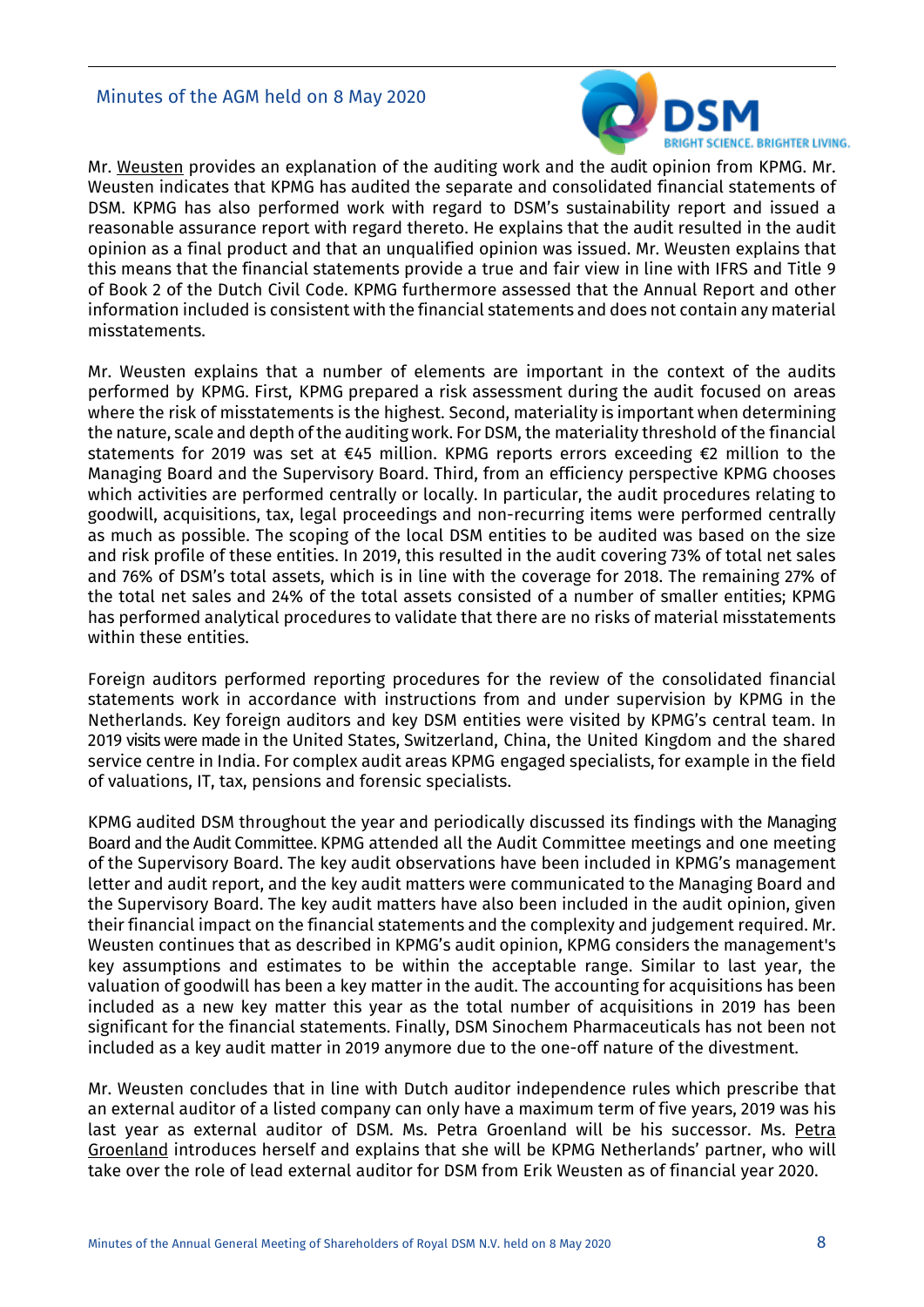

The chair thanks Mr. Weusten for his work as external auditor of DSM over the past years, and thereafter continues with agenda item 5.

## **5. a. Reserve policy and dividend policy b. Adoption of the dividend on ordinary shares for 2019**

The chair indicates that this agenda item consists of two parts.

The reserve policy and dividend policy have remained unchanged from last year. Each year the Managing Board, with the approval of the Supervisory Board, decides which part of the profit is to be appropriated to the reserves. The portion of the profits then remaining and after deduction of the dividend on the Cumulative Preference Shares A is at the disposal of the General Meeting. The dividend paid by DSM depends on the conditions in which the company finds itself, the financial performance of the company and other relevant factors. DSM's aim is to provide a stable and preferably rising dividend. The Managing Board, with the approval of the Supervisory Board, may propose that the dividend will be distributed in cash or in the form of ordinary shares of DSM, at the discretion of the ordinary shareholder.

The chair continues with agenda item 5.b., the proposed dividend for 2019. The financial statements for 2019 show net profits of € 758 million. Based on the Articles of Association, the Managing Board, with the approval of the Supervisory Board, determines which part of the net profits will be reserved. For 2019, it was determined that an amount of €333 million will be reserved. From the remaining net profits, €8 million dividend will be paid on the Cumulative Preference Shares A. The remaining part of the earnings will be at the disposal of the General Meeting.

With the approval of the Supervisory Board, the Managing Board proposes to the General Meeting to pay an amount of € 2.40 per ordinary share as dividend for 2019. Taking into account the interim dividend of €0.77 per ordinary share paid in August 2019,the final dividend will be €1.63 per ordinary share.

At the option of the shareholder, the final dividend will be made available in cash or in ordinary shares of DSM, under the condition that a maximum of 40% of the total dividend amount is available for stock dividend. If shareholders in total wish to receive in aggregate a distribution in shares which exceeds this maximum percentage of the total dividend, those shareholders who have opted for distribution in the form of shares will receive their stock dividend on a pro rata basis, with the remainder being distributed in cash. The dividend will be made payable on 3 June 2020. The chair concludes that further information and the relevant data on the payment of the dividend can be found in the explanatory notes to the agenda.

#### **6. a. Release from liability of the members of the Managing Board b. Release from liability of the members of the Supervisory Board**

The chair announces that agenda item 6. also consists of two parts, namely the release from liability of the members of the Managing Board and the release from liability of the members of the Supervisory Board. The Annual General Meeting votes on these separately. The release from liability relates to all information in the financial statements or otherwise known to the Annual General Meeting before these financial statements are adopted.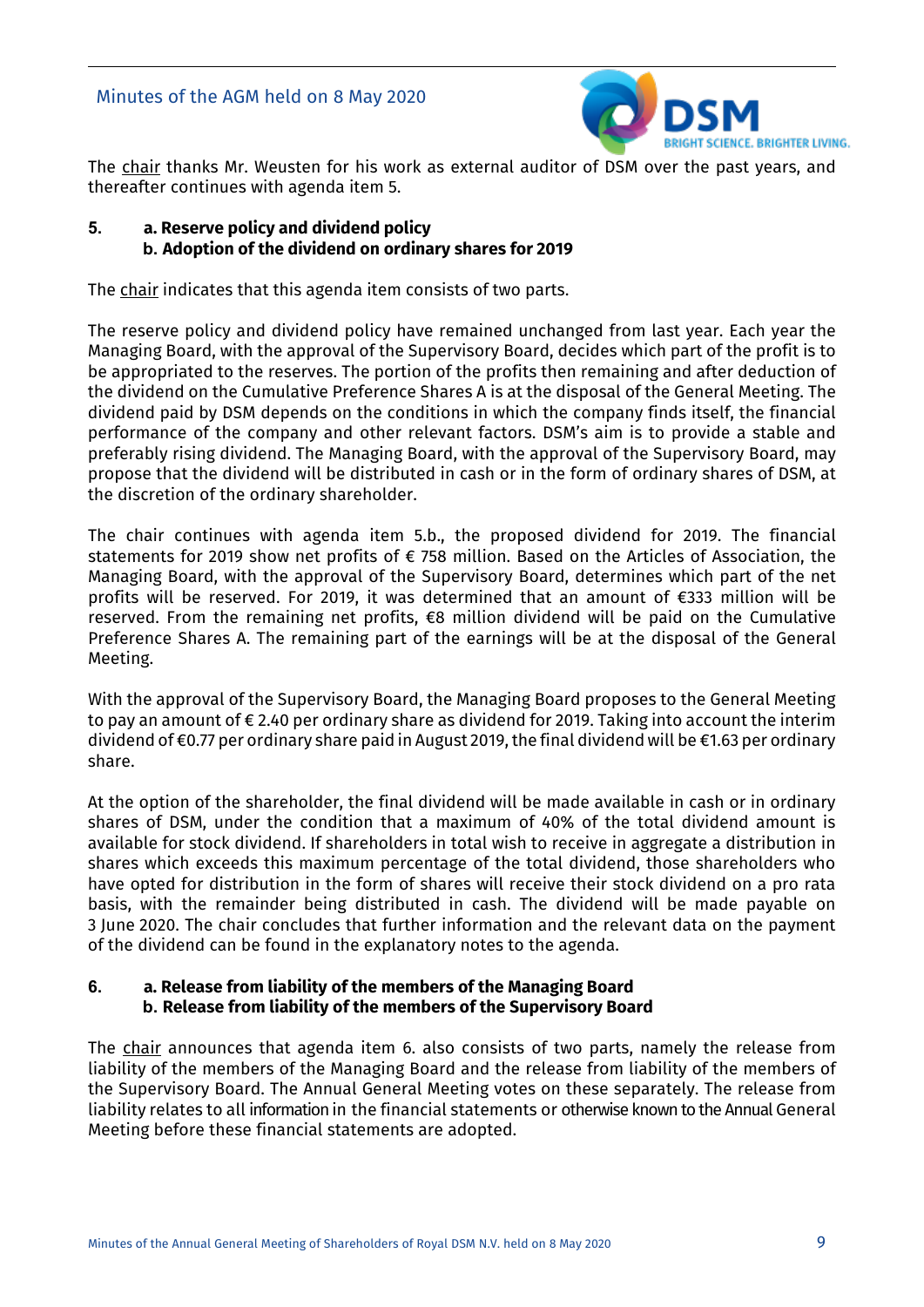

- **7. a. Reappointment of Rob Routs as a member of the Supervisory Board**
	- **b. Reappointment of Eileen Kennedy as a member of the SupervisoryBoard**
	- **c. Reappointment of Pradeep Pant as a member of the SupervisoryBoard**
		- **d. Appointment of Thomas Leysen as a member of the Supervisory Board**

The chair continues with agenda item 7. which consists of four parts: the proposed reappointments of three members of the Supervisory Board and the proposed appointment of a new member of the Supervisory Board.

For agenda item 7.a. which consists of the reappointment of the chair as member of the Supervisory Board, the chair hands over to Ms. Van der Meer Mohr as deputy chair of the Supervisory Board. Ms. Van der Meer Mohr indicates that according to the rotation schedule, Mr. Routs is due to resign in 2020. The Supervisory Board has nominated Mr. Rob Routs for reappointment as a member of the Supervisory Board on the basis of his extensive international experience, his knowledge of the petrochemical industry, his broad experience in the management of corporations and his qualities as a member and chair of DSM's Supervisory Board, as demonstrated during the past ten years, of which nine years as chair. To facilitate a smooth transfer to and continuity of the new Co-CEO leadership structure, it is proposed that Mr. Routs will be reappointed as member of the Supervisory Board for a last and final period of two years, ending by close of the General Meeting to be held in 2022.

The chair is invited to share his motivation to be reappointed as member of the Supervisory Board. Prior to the meeting Mr. Stevense submitted a request that the persons to be (re)appointed to the Supervisory Board express their motivation. The chair explains that it has been a privilege to have been part of DSM's transformation over the last ten years and to be able to assist helping the CEO handover from Mr. Sijbesma to Ms. Matchett and Mr. De Vreeze. Generally changing the CEO and the chair of the Supervisory Board within the same year is not a good idea and therefore he is proud to be able to serve, together with the other members of the Supervisory Board, for another term.

The chair continues that under agenda item 7.b. it is proposed to reappoint Ms. Eileen Kennedy as member of the Supervisory Board. According to the rotation schedule, Ms. Kennedy is due to resign in 2020. The Supervisory Board has nominated Ms. Kennedy for reappointment as a member of the Supervisory Board on the basis of her broad and in-depth nutrition knowledge and her quality as member of the Supervisory Board, as demonstrated during the last eight years. It is proposed that Ms. Kennedy will be reappointed as a member of the Supervisory Board for a period of two years, ending by close of the Annual General Meeting to be held in 2022.

Ms. Kennedy is invited to share her motivation to be reappointed as member of the Supervisory Board. Ms. Kennedy explains her motivation for reappointment in the context of DSM's leading role as a sustainable company. She furthermore mentions to be happy to contribute through her knowledge in the Nutrition space.

The chair continues with agenda item 7.c., the proposal for reappointment of Mr. Pradeep Pant as member of the Supervisory Board. According to the rotation schedule, Mr. Pant is due to resign in 2020. The Supervisory Board has nominated Mr. Pant for reappointment as a member of the Supervisory Board on the basis of his extensive experience in FMCG and bringing products and services to market across territories and in particular in the Asia-Pacific regions, his deep understanding of market dynamics and cultural diversity and for his qualities as member of the Supervisory Board, as demonstrated in his first period as a member of the Supervisory Board.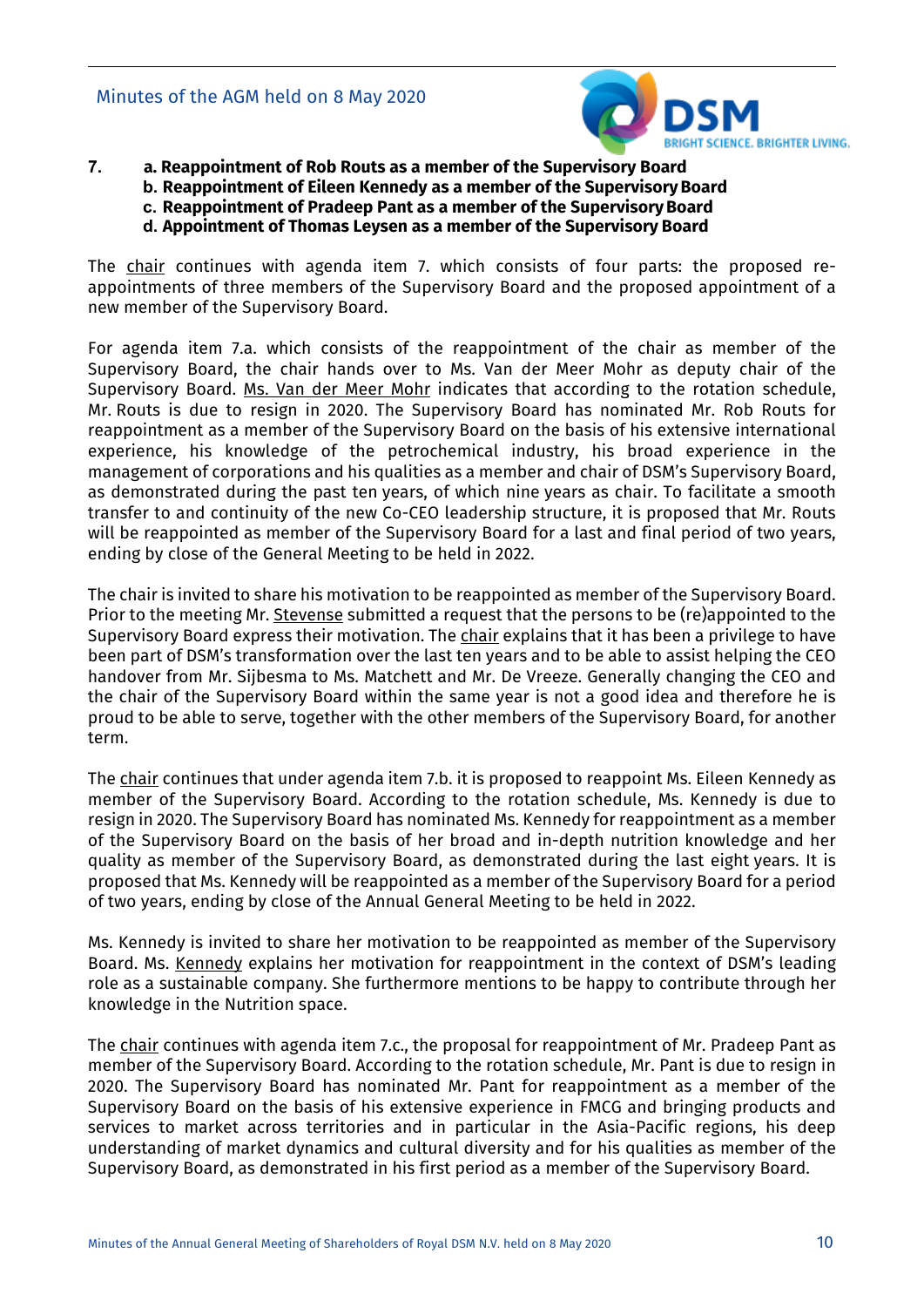

It is proposed that Mr. Pant will be reappointed as a member of the Supervisory Board for a period of four years, ending by close of the Annual General Meeting to be held in 2024.

Also Mr. Pant has been asked to express his motivation. Mr. Pant clarifies his motivation through a message conveyed by the chair to the shareholders by referring to DSM's excellent balance between profits, planet and people, its objective to create brighter lives for all and the importance that DSM attaches to developing markets as future growth drivers.

The chair then refers to agenda item 7.d., the proposal for appointment of Mr. Thomas Leysen as member of the Supervisory Board. The Supervisory Board has nominated Mr. Leysen for appointment as a member of the Supervisory Board on the basis of his broad international business experience and especially his experience in leading comprehensive portfolio changes, making businesses more sustainable, his knowledge of technology-based businesses and his experiences in managing large corporations. It is proposed that Mr. Leysen will be appointed as a member of the Supervisory Board for a period of four years, ending by close of the Annual General Meeting to be held in 2024.

Mr. Leysen is also invited to share his motivation to be appointed as member of the Supervisory Board. Mr. Leysen first shares some personal background with the meeting and then expresses his motivation in the context of DSM's focus on performance combined with sustainability and DSM's leading role as a sustainable company. Purpose-led and performance-driven appeals profoundly to him. He concludes with a short explanation on the diligent process undertaken to nominate him for appointment.

The chair thanks Mr. Leysen and continues with agenda item 8.

# **8. Reappointment of the External Auditor**

The chair indicates that KPMG Accountants N.V. has been the external auditor of DSM since 2015. Following the recommendation of the Audit Committee and the Managing Board, the Supervisory Board proposes to reappoint KPMG Accountants N.V. as independent external auditor for the year 2021.

The proposal to reappoint KPMG is based on the Audit Committee's own assessment of KPMG, among others through discussions with KPMG in the absence of management, as well as the outcome of an evaluation amongst DSM executives. The Audit Committee conducts a more in-depth evaluation once every three years; in the two other years, a lighter evaluation is performed. This year the lighter evaluation was performed. The evaluations in prior years were all positive and the outcome of the latest evaluation was positive as well.

- **9. a. Authorization of the Managing Board to issue up to 10% ordinary shares and to exclude pre-emptive rights**
	- **b. Authorization of the Managing Board to issue an additional 10% ordinary shares in connection with a rights issue**
- **10. Authorization of the Managing Board to have the company repurchaseshares**
- **11. Reduction of the issued capital by cancelling shares**

The chair indicates that agenda items 9.a., 9.b., 10. and 11. are of a more technical nature and will be addressed as a cluster. Reference is made to the explanatory notes to the agenda.

It is proposed under item 9.a. to designate the Managing Board as the corporate body authorised (i) to issue ordinary shares, which includes the granting of rights to subscribe for ordinary shares,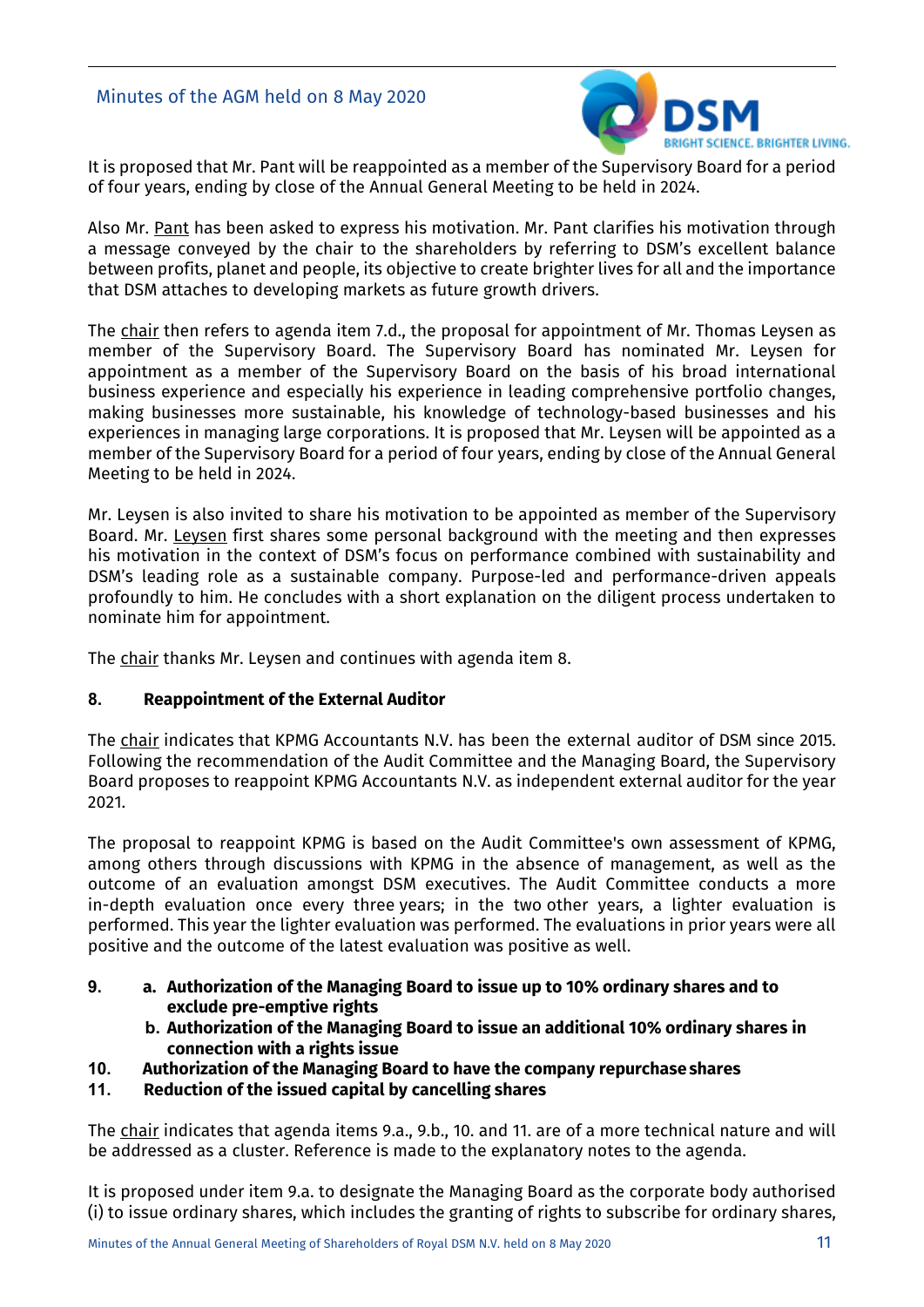## Minutes of the AGM held on 8 May 2020



provided that this authorization of the Managing Board is limited to a number of ordinary shares with a nominal value amounting to 10% of the issued capital at the time of issue, and (ii) in connection therewith, to limit or exclude the pre-emptive rights of existing shareholders when issuing such ordinary shares or the granting of rights to subscribe for ordinary shares, for a period of 18 months from the date of this Annual General Meeting (i.e. until 8 November 2021).

The proposal under agenda item 9.b. is to designate the Managing Board as the corporate body authorised (i) to issue ordinary shares in connection with a rights issue only, provided that this authority to the Managing Board is limited to a number of shares amounting to 10% of the issued capital at the time of issue, and (ii) in connection therewith, to limit or exclude the statutory preemptive rights of existing shareholders to the extent that the Managing Board deems such limitation or exclusion or other arrangement necessary or conducive in the context of a rights issue, but affording eligible existing shareholders contractual pre-emptive rights to subscribe for the new ordinary shares in proportion to their shareholding in line with market practice in such a rights issue, for a period of 18 months from the date of this Annual General Meeting (i.e. until 8 November 2021).

The proposal under agenda item 10. authorizes the Managing Board to repurchase shares, on a stock exchange or otherwise, for a period of 18 months from the date of this Annual General Meeting (i.e. until 8 November 2021), up to a maximum of 10% of the issued capital as reported in the Financial Statements for 2019, provided that the company will hold no more shares in stock than at maximum 10% of the issued capital. The repurchase can take place – in the case of ordinary shares – for a price between the nominal value and the opening price on the Euronext Amsterdam Exchange on the day of purchase plus 10% and – in the case of Cumulative Preference Shares A – for a price between the par value and the computation base referred to in Article 32, section 3, of the Articles of Association, plus 10%. The price range enables the company to adequately repurchase its own shares, also in volatile market conditions.

Agenda item 11. contains the proposal to resolve to reduce the issued capital by cancellation of shares held by the company in its own capital up to a maximum of the number that is or will be repurchased by the company. This will enable the company to further optimize its equity structure. The number of shares to be cancelled under this resolution shall be determined by the Managing Board in one or more tranches and shall be limited to a maximum of 10% of the issued capital as reported in the Financial Statements for 2019.

## **Voting results**

The chair then continues with the voting results for agenda items 3., 4., 5.b., 6.a., 6.b., 7.a., 7.b., 7.c., 7.d., 8., 9.a., 9.b., 10. and 11. He notes that each share confers the right to cast one vote. In the results the votes in favor, votes against and votes abstained are included. However, in accordance with statutory regulations, votes abstained are treated as non-casted votes.

The company secretary shows the results on the voting items on the agenda and the chair concludes to the following:

- agenda item 3. (the advisory vote on the Remuneration Report 2019): the secretary notes that 94.18% has voted in favor of the motion and 5.82% against. The chair concludes that the General Meeting has given a positive advice on the Remuneration Report 2019.
- agenda item 4. (the adoption of the financial statements for 2019): the secretary notes that 99.72% has voted in favor of the motion and 0.28% against. The chair concludes that the General Meeting has adopted the financial statements for 2019.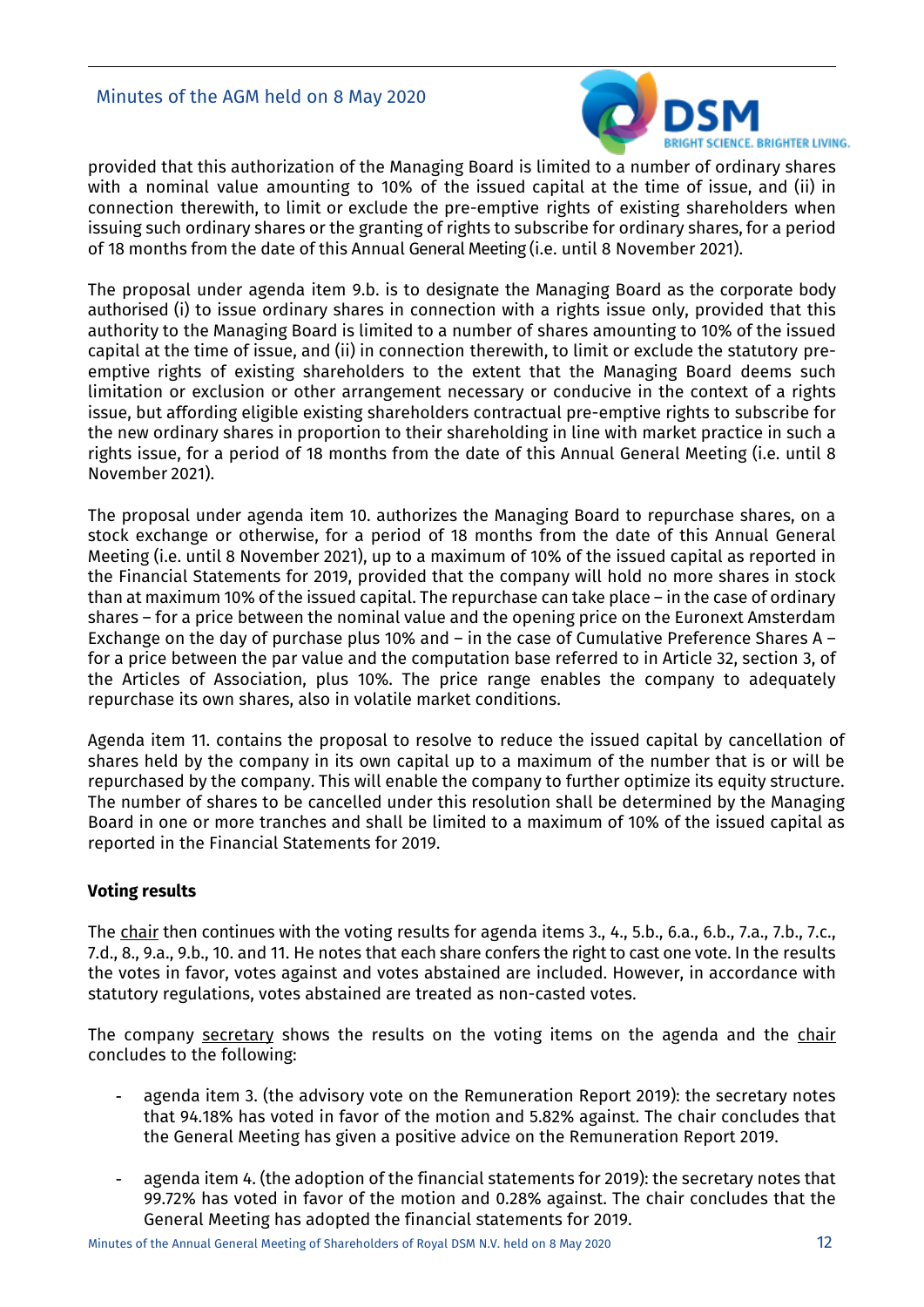## Minutes of the AGM held on 8 May 2020



- agenda item 5.b. (the adoption of the dividend on ordinary shares for 2019): the secretary notes that 97.90% has voted in favor of the motion and 2.10% against. The chair concludes that the dividend on ordinary shares for 2019 has been set in accordance with the motion.
- agenda item 6.a. (the release from liability of the members of the Managing Board): the secretary notes that 98.75% has voted in favor of the motion and 1.25% against. The chair concludes that the members of the Managing Board have been released from liability.
- agenda item 6.b. (the release from liability of the members of the Supervisory Board): the secretary notes that 98.75% has voted in favor of the motion and 1.25% against. The chair concludes that the members of the Supervisory Board have been released from liability.
- agenda item 7.a. (the reappointment of Mr. Routs as member of the Supervisory Board): the secretary notes that 98.63% has voted in favor of the motion and 1.37% against. The chair concludes that he has been reappointed as a member of the Supervisory Board.
- agenda item 7.b. (the reappointment of Ms. Kennedy as member of the Supervisory Board): the secretary notes that 99.51% has voted in favor of the motion and 0.49% against. The chair concludes that Ms. Kennedy has been reappointed as a member of the Supervisory Board and also congratulates her on her reappointment.
- agenda item 7.c. (the reappointment of Mr. Pant as member of the Supervisory Board): the secretary notes that 99.47% has voted in favor of the motion and 0.53% against. The chair concludes that Mr. Pant has been reappointed as a member of the Supervisory Board and also congratulates him on his reappointment.
- agenda item 7.d. (the appointment of Mr. Leysen as member of the Supervisory Board): the secretary notes that 99.11% has voted in favor of the motion and 0.89% against. The chair concludes that Mr. Leysen has been appointed as a member of the Supervisory Board and also congratulates him on his appointment.
- agenda item 8. (the reappointment of the external auditor): the secretary notes that 99.49% has voted in favor of the motion and 0.51% against. The chair concludes that KPMG has been reappointment as external auditor.
- agenda item 9.a. (the authorization of the Managing Board to issue up to 10% ordinary shares and to exclude or limit pre-emptive rights): the secretary notes that 86.08% has voted in favor of the motion and 13.92% against. The chair concludes that the meeting has granted the Managing Board authorization to issue up to 10% ordinary shares and to exclude or limit pre-emptive rights in accordance with the motion.
- agenda item 9.b. (the authorization of the Managing Board to issue an additional 10% ordinary shares in connection with a rights issue and to exclude or limit pre-emptive rights): the secretary notes that 87.12% has voted in favor of the motion and 12.88% against. The chair concludes that the meeting has granted the Managing Board authorization to issue an additional 10% ordinary shares in connection with a rights issue and to exclude or limit pre-emptive rights in accordance with the motion.
- agenda item 10. (the authorization of the Managing Board to have the company repurchase shares): the secretary notes that 97.30% has voted in favor of the motion and 2.70% against. The chair concludes that the meeting has granted the Managing Board authorization for acquiring the company's own shares in accordance with the motion.